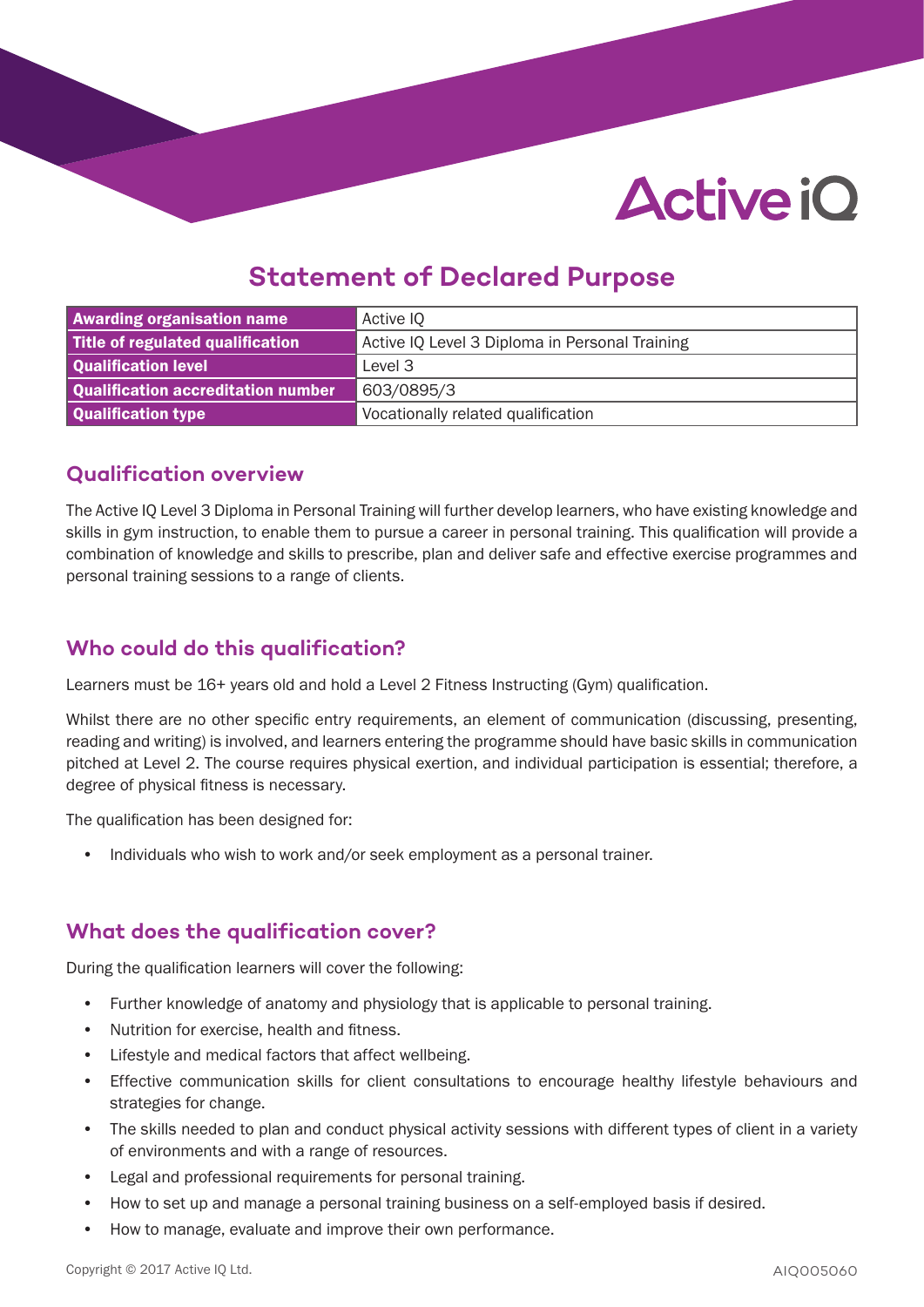## **Active iO**

#### **Qualification structure**

To achieve the qualification learners must complete the six mandatory units.

|    | <b>Unit</b>                                                                 | <b>Accreditation number</b> | <b>Level</b> |
|----|-----------------------------------------------------------------------------|-----------------------------|--------------|
| 1. | Applied anatomy and physiology for exercise, health and fitness             | F/615/4012                  | З            |
| 2. | The principles of nutrition and their application to exercise and<br>health | J/615/4013                  | З            |
| 3. | Understanding lifestyle, health, wellbeing and common medical<br>conditions | R/615/4015                  | 3            |
| 4. | Encouraging positive health and fitness behaviours in clients               | Y/615/4016                  | 3            |
| 5. | Programme design and delivery for personal training                         | H/615/4018                  | 3            |
| 6. | Professionalism and business acumen for personal trainers                   | D/615/4020                  | З            |

#### **What could this qualification lead to?**

Successful achievement of this qualification will provide entry to the Chartered Institute for the Management of Sport and Physical Activity (CIMSPA) as a practitioner (exercise and fitness). Launched in 2011, CIMSPA is the professional development body for the UK's sport and physical activity sector. CIMSPA was awarded chartered status by the Privy Council, which came into effect at the beginning of January 2012. CIMSPA provides leadership, support and empowerment for professionals working in sport and physical activity and a single unified voice for the sector.

To read more about CIMSPA, please visit http://www.cimspa.co.uk/

This accredited achievement is valued and recognised by employers and can assist learners to increase/enhance their career opportunities, progression and earning potential.

Learners will be able to progress to the following job role:

• Personal trainer.

#### **Will the qualification support progression to further learning, and, if so, what?**

The qualification is designed to offer entry to employment; however, learners can also progress onto the following qualifications and apprenticeship framework:

- Level 3 Diploma in Exercise Referral.
- Level 3 NVQ Diploma in Personal Training.
- Active IQ Level 3 Diploma in Instructing Pilates Matwork.
- Active IQ Level 3 Diploma in Teaching Yoga.
- Level 3 Diploma in Sports Massage Therapy.
- Advanced Apprenticeship in Exercise and Fitness.